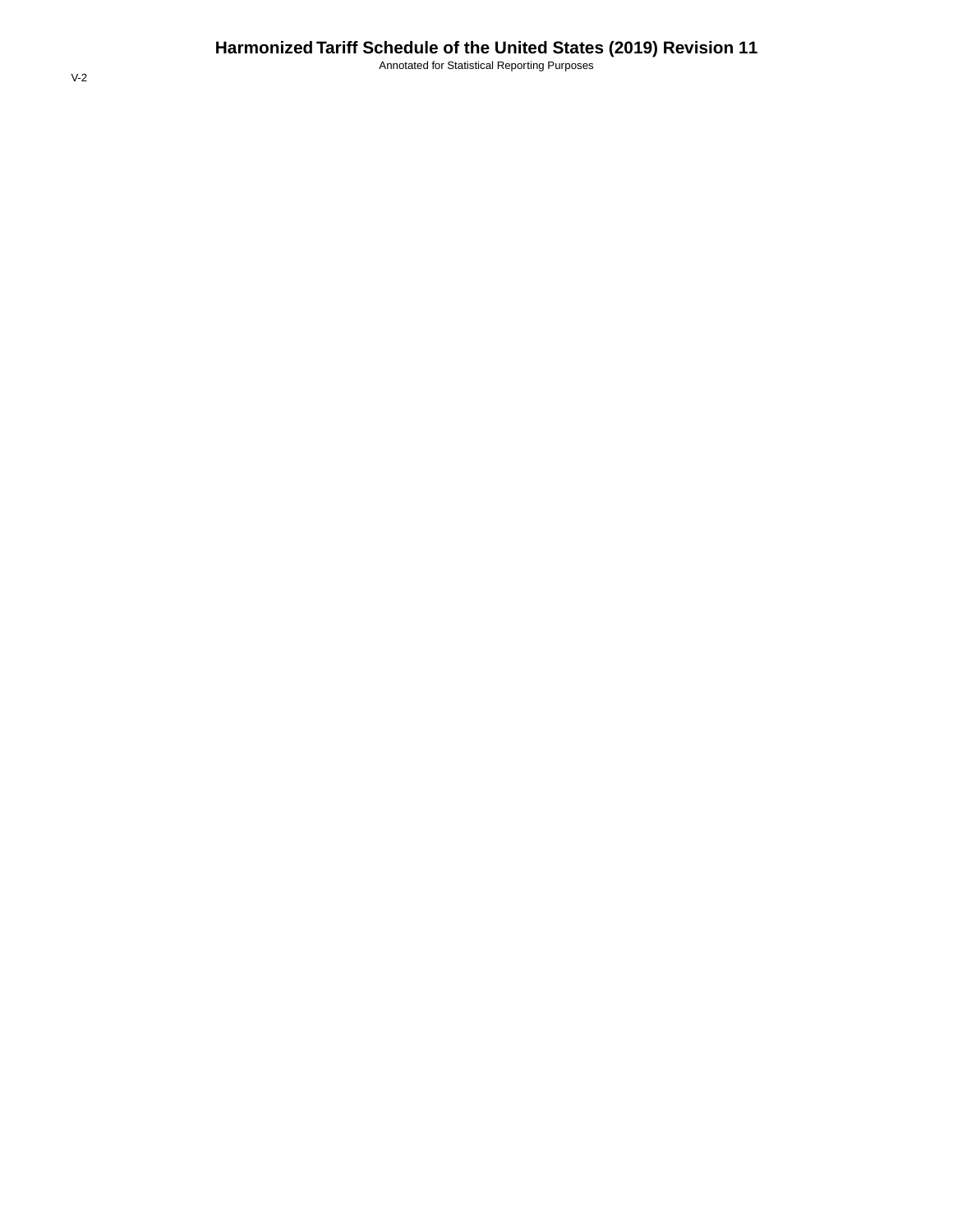Annotated for Statistical Reporting Purposes

#### CHAPTER 25

#### SALT; SULFUR; EARTHS AND STONE; PLASTERING MATERIALS, LIME AND CEMENT

#### **Notes**

V 25-1

1. Except where their context or note 4 to this chapter otherwise requires, the headings of this chapter cover only products which are in the crude state or which have been washed (even with chemical substances eliminating the impurities without changing the structure of the product), crushed, ground, powdered, levigated, sifted, screened, concentrated by flotation, magnetic separation or other mechanical or physical processes (except crystallization), but not products which have been roasted, calcined, obtained by mixing or subjected to processing beyond that mentioned in each heading.

The products of this chapter may contain an added anti-dusting agent, provided that such addition does not render the product particularly suitable for a specific use rather than for general use.

- 2. This chapter does not cover:
	- (a) Sublimed sulfur, precipitated sulfur or colloidal sulfur (heading 2802);
	- (b) Earth colors containing 70 percent or more by weight of combined iron evaluated as Fe<sub>2</sub>O<sub>3</sub> (heading 282I);
	- (c) Medicaments or other products of chapter 30;
	- (d) Perfumery, cosmetic or toilet preparations (chapter 33);
	- (e) Setts, curbstones or flagstones (heading 6801); mosaic cubes and the like (heading 6802); roofing, facing or damp course slates (heading 6803);
	- (f) Precious or semiprecious stones (heading 7102 or 7103);
	- (g) Cultured crystals (other than optical elements) weighing not less than 2.5 g each, of sodium chloride or of magnesium oxide, of heading 3824; optical elements of sodium chloride or of magnesium oxide (heading 9001);
	- (h) Billiard chalks (heading 9504); or
	- (ij) Writing or drawing chalks or tailors' chalks (heading 9609).
- 3. Any products classifiable in heading 2517 and any other heading of the chapter are to be classified in heading 2517.
- 4. Heading 2530 applies, inter alia, to: vermiculite, perlite and chlorites, unexpanded; earth colors, whether or not calcined or mixed together; natural micaceous iron oxides; meerschaum (whether or not in polished pieces); amber; agglomerated meerschaum and agglomerated amber, in plates, rods, sticks or similar forms, not worked after molding; jet; strontianite (whether or not calcined), other than strontium oxide; broken pieces of pottery, brick or concrete.

#### Statistical Note

- 1. For the purposes of heading 2525:
	- (a) The term "split block mica" means mica, not exceeding 0.508 mm in thickness, that has been split and selected within a tolerance of 0.203 mm, but which has not been cut or stamped to dimensions, shape or form;
	- (b) The term "mica splittings" means mica laminae in book-form or book-pack, or in loose pack, suitable for use in the manufacture of agglomerated (built-up) mica included in heading 6815.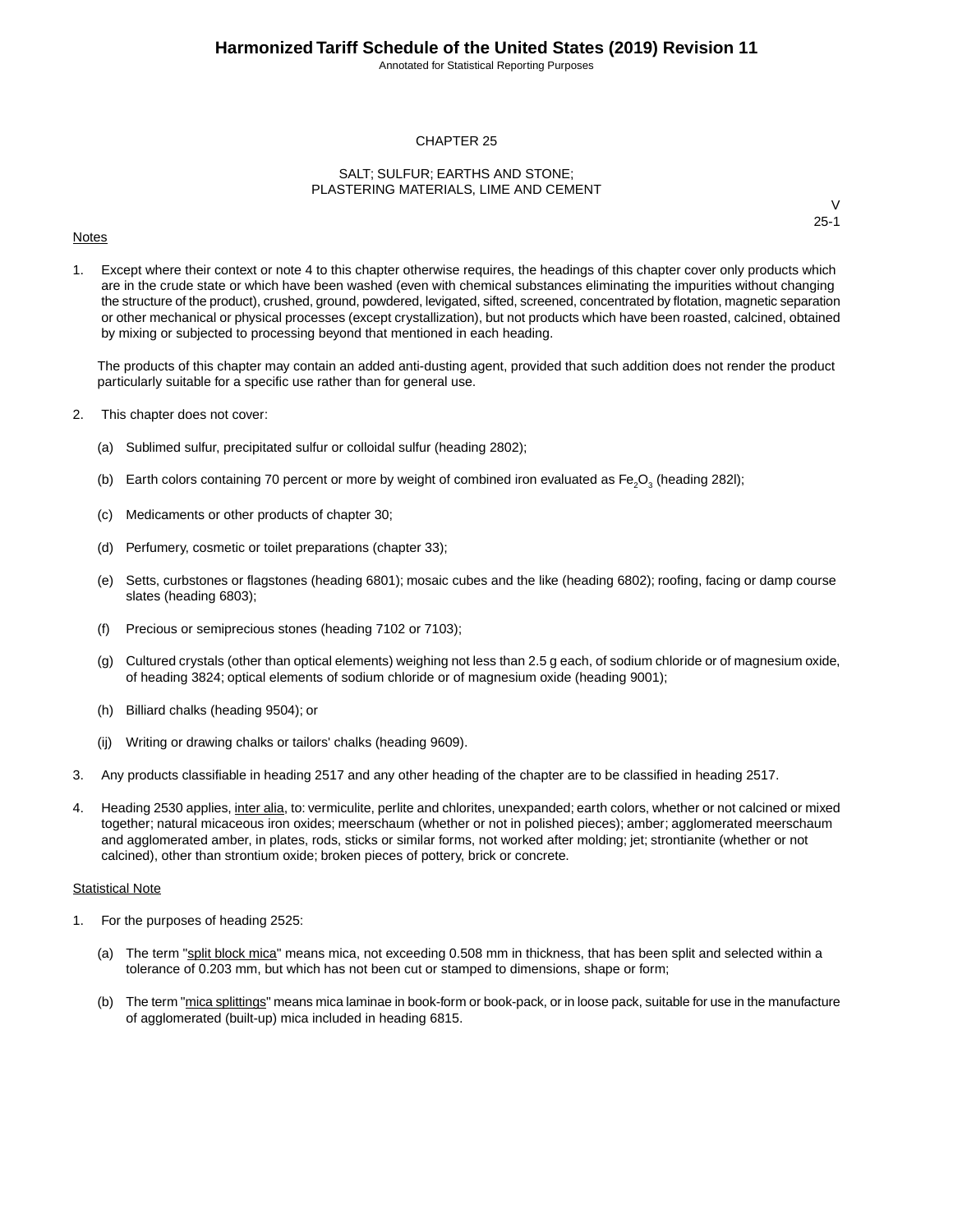Annotated for Statistical Reporting Purposes

| Heading/                         | Stat. |                                                                                                                                                                                                 | Unit     |                                  | Rates of Duty |                |
|----------------------------------|-------|-------------------------------------------------------------------------------------------------------------------------------------------------------------------------------------------------|----------|----------------------------------|---------------|----------------|
| Subheading                       | Suf-  | <b>Article Description</b>                                                                                                                                                                      | of       |                                  |               | $\overline{2}$ |
| 2501.00.00 00                    | fix   | Salt (including table salt and denatured salt) and pure sodium<br>chloride, whether or not in aqueous solution or containing                                                                    | Quantity | General                          | Special       |                |
|                                  |       |                                                                                                                                                                                                 |          |                                  |               | 26%            |
|                                  |       |                                                                                                                                                                                                 |          |                                  |               | Free           |
| 2503.00.00                       |       | Sulfur of all kinds, other than sublimed sulfur, precipitated                                                                                                                                   |          |                                  |               | Free           |
|                                  | 10    |                                                                                                                                                                                                 |          |                                  |               |                |
|                                  | 90    |                                                                                                                                                                                                 |          |                                  |               |                |
| 2504<br>2504.10<br>2504.10.10 00 |       | Natural graphite:<br>In powder or in flakes:                                                                                                                                                    |          |                                  |               | $3.6$ ¢/kg     |
| 2504.10.50 00                    |       |                                                                                                                                                                                                 |          |                                  |               | 10%            |
| 2504.90.00 00                    |       |                                                                                                                                                                                                 |          |                                  |               | 10%            |
| 2505<br>2505.10<br>2505.10.10 00 |       | Natural sands of all kinds, whether or not colored, other than<br>metalbearing sands of chapter 26:<br>Silica sands and quartz sands:<br>Sand containing by weight 95 percent or more of silica |          |                                  |               |                |
|                                  |       | and not more than 0.6 percent of oxide of iron   t   Free <sup>1/</sup>                                                                                                                         |          |                                  |               | \$1.97/t       |
| 2505.10.50 00                    |       |                                                                                                                                                                                                 |          |                                  |               | Free           |
| 2505.90.00                       | 00    |                                                                                                                                                                                                 |          |                                  |               | Free           |
| 2506                             |       | Quartz (other than natural sands); quartzite, whether or not<br>roughly trimmed or merely cut, by sawing or otherwise, into<br>blocks or slabs of a rectangular (including square) shape:       |          |                                  |               |                |
| 2506.10.00                       | 10    | Sands (other than natural) containing by weight 95<br>percent or more of silica and not more than 0.6 percent                                                                                   |          |                                  |               | Free           |
|                                  | 50    |                                                                                                                                                                                                 |          |                                  |               |                |
| 2506.20.00                       | 10    |                                                                                                                                                                                                 |          |                                  |               | Free           |
|                                  | 80    |                                                                                                                                                                                                 |          |                                  |               |                |
| 2507.00.00                       |       | 00 Kaolin and other kaolinic clays, whether or not calcined   t    Free <sup>1/</sup>                                                                                                           |          |                                  |               | \$2.46/t       |
| 2508                             |       | Other clays (not including expanded clays of heading 6806),<br>andalusite, kyanite and sillimanite, whether or not calcined;<br>mullite; chamotte or dinas earths:                              |          |                                  |               |                |
| 2508.10.00 00                    |       |                                                                                                                                                                                                 |          | $\cdot$ Free $\frac{1}{2}$       |               | \$3.20/t       |
| 2508.30.00 00                    |       |                                                                                                                                                                                                 |          | Free                             |               | \$1.97/t       |
| 2508.40.01                       |       |                                                                                                                                                                                                 |          |                                  |               | \$1.97/t       |
|                                  | 10    |                                                                                                                                                                                                 |          |                                  |               |                |
|                                  | 20    |                                                                                                                                                                                                 |          |                                  |               |                |
| 2508.50.00 00                    | 50    |                                                                                                                                                                                                 |          | $\cdot$ Free $^{\underline{17}}$ |               | Free           |
| 2508.60.00 00                    |       |                                                                                                                                                                                                 |          | Free <sup>1/</sup>               |               | 30%            |
| 2508.70.00 00                    |       |                                                                                                                                                                                                 |          |                                  |               | Free           |
| 2509.00                          |       | Chalk:                                                                                                                                                                                          |          |                                  |               |                |
| 2509.00.10 00                    |       |                                                                                                                                                                                                 |          |                                  |               | Free           |
| 2509.00.20 00                    |       |                                                                                                                                                                                                 |          |                                  |               | 13%            |
|                                  |       |                                                                                                                                                                                                 |          |                                  |               |                |

V  $25 - 2$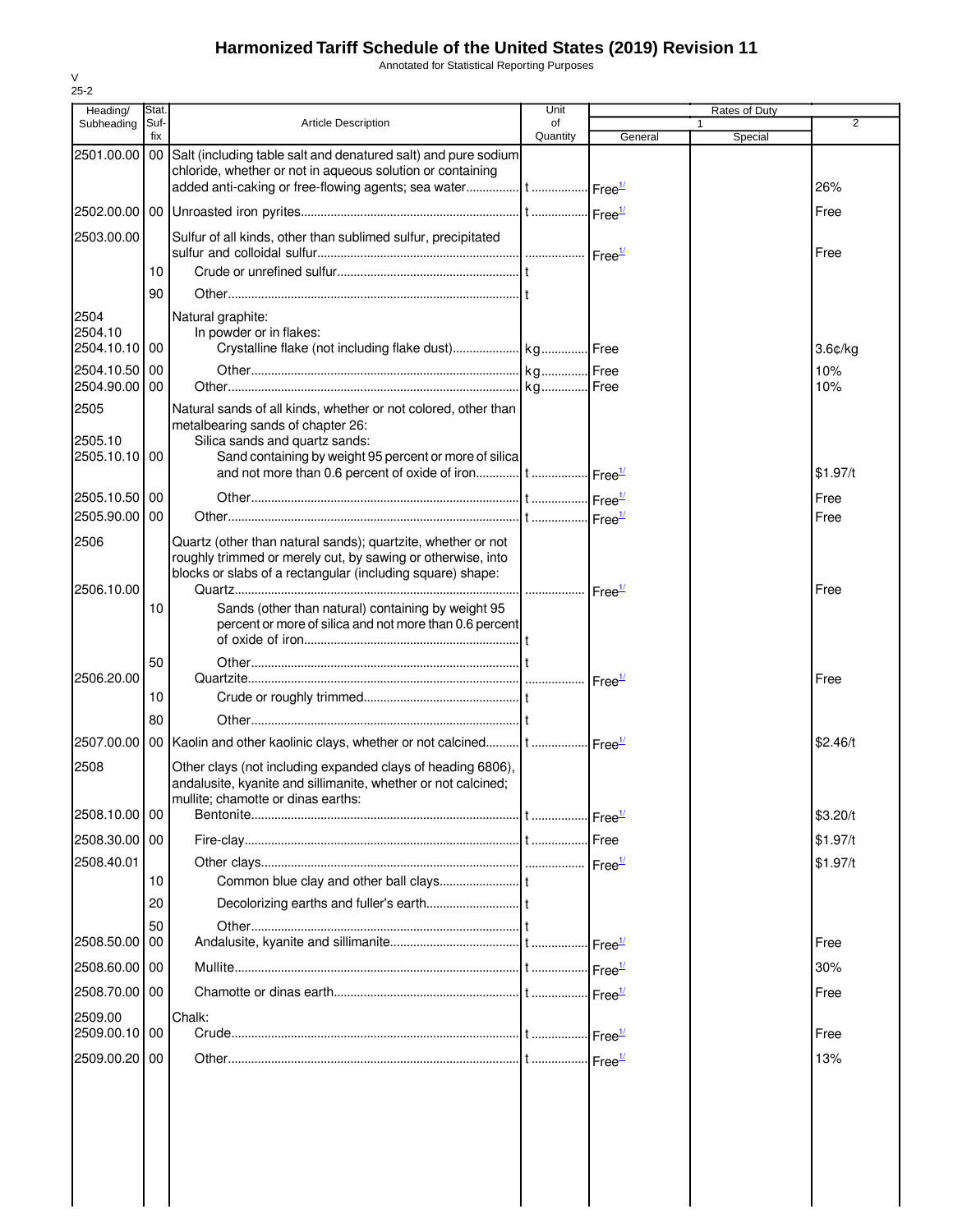Annotated for Statistical Reporting Purposes

| Heading/                 | Stat.       |                                                                                                                                                                                                                                                                                                                 | Unit           |          | Rates of Duty                                                                         |                        |
|--------------------------|-------------|-----------------------------------------------------------------------------------------------------------------------------------------------------------------------------------------------------------------------------------------------------------------------------------------------------------------|----------------|----------|---------------------------------------------------------------------------------------|------------------------|
| Subheading               | Suf-<br>fix | <b>Article Description</b>                                                                                                                                                                                                                                                                                      | of<br>Quantity | General  | 1<br>Special                                                                          | 2                      |
| 2510                     |             | Natural calcium phosphates, natural aluminum calcium                                                                                                                                                                                                                                                            |                |          |                                                                                       |                        |
|                          |             | phosphates and phosphatic chalk:                                                                                                                                                                                                                                                                                |                |          |                                                                                       |                        |
| 2510.10.00 00            |             |                                                                                                                                                                                                                                                                                                                 |                |          |                                                                                       | Free                   |
| 2510.20.00               | 00          |                                                                                                                                                                                                                                                                                                                 |                |          |                                                                                       | Free                   |
| 2511                     |             | Natural barium sulfate (barytes); natural barium carbonate<br>(witherite), whether or not calcined, other than barium oxide<br>of heading 2816:                                                                                                                                                                 |                |          |                                                                                       |                        |
| 2511.10<br>2511.10.10 00 |             | Natural barium sulfate (barytes):                                                                                                                                                                                                                                                                               |                |          |                                                                                       | \$7.38/t               |
| 2511.10.50               | 00          |                                                                                                                                                                                                                                                                                                                 |                | \$1.25/t | Free (A, AU, BH,                                                                      | \$3.94/t               |
|                          |             |                                                                                                                                                                                                                                                                                                                 |                |          | CA, CL, CO, D, E,<br>IL, JO, KR, MA,<br>MX, OM, P, PA,<br>PE, SG)                     |                        |
| 2511.20.00 00            |             |                                                                                                                                                                                                                                                                                                                 |                |          |                                                                                       | 30%                    |
|                          |             | 2512.00.00   00 Siliceous fossil meals (for example, kieselguhr, tripolite and<br>diatomite) and similar siliceous earths, whether or not calcined,                                                                                                                                                             |                |          |                                                                                       | Free                   |
| 2513                     |             | Pumice; emery; natural corundum, natural garnet and other                                                                                                                                                                                                                                                       |                |          |                                                                                       |                        |
| 2513.10.00               |             | natural abrasives, whether or not heat-treated:                                                                                                                                                                                                                                                                 |                |          |                                                                                       | Free                   |
|                          | 10          | Crude or in irregular pieces, including crushed                                                                                                                                                                                                                                                                 |                |          |                                                                                       |                        |
|                          |             |                                                                                                                                                                                                                                                                                                                 |                |          |                                                                                       |                        |
|                          | 80          |                                                                                                                                                                                                                                                                                                                 |                |          |                                                                                       |                        |
| 2513.20                  |             | Emery, natural corundum, natural garnet and other natural<br>abrasives:                                                                                                                                                                                                                                         |                |          |                                                                                       |                        |
| 2513.20.10               | 00          |                                                                                                                                                                                                                                                                                                                 |                |          |                                                                                       | Free                   |
| 2513.20.90               | 00          |                                                                                                                                                                                                                                                                                                                 |                |          |                                                                                       | 2.2¢/kg                |
| 2514.00.00               |             | 00 Slate, whether or not roughly trimmed or merely cut, by sawing<br>or otherwise, into blocks or slabs of a rectangular (including                                                                                                                                                                             |                |          |                                                                                       | 25%                    |
| 2515                     |             | Marble, travertine and other calcareous monumental or building<br>stone of an apparent specific gravity of 2.5 or more, and<br>alabaster, whether or not roughly trimmed or merely cut, by<br>sawing or otherwise, into blocks or slabs of a rectangular<br>(including square) shape:<br>Marble and travertine: |                |          |                                                                                       |                        |
| 2515.11.00 00            |             |                                                                                                                                                                                                                                                                                                                 |                |          |                                                                                       | \$22.95/m <sup>3</sup> |
| 2515.12                  |             | Merely cut, by sawing or otherwise, into blocks or slabs<br>of a rectangular (including square) shape:                                                                                                                                                                                                          |                |          |                                                                                       |                        |
| 2515.12.10               | 00          |                                                                                                                                                                                                                                                                                                                 |                |          |                                                                                       | 13%                    |
| 2515.12.20 00            |             |                                                                                                                                                                                                                                                                                                                 |                |          | Free (A, AU, BH,<br>CA, CL, CO, D, E,<br>IL, JO, KR, MA,<br>MX, OM, P, PA,<br>PE, SG) | 50%                    |
| 2515.20.00 00            |             | Other calcareous monumental or building stone;                                                                                                                                                                                                                                                                  |                |          | Free (A, AU, BH,                                                                      | 50%                    |
|                          |             |                                                                                                                                                                                                                                                                                                                 |                |          | CA, CL, CO, D, E,<br>IL, JO, KR, MA,<br>MX, OM, P, PA,<br>PE, SG)                     |                        |
|                          |             |                                                                                                                                                                                                                                                                                                                 |                |          |                                                                                       |                        |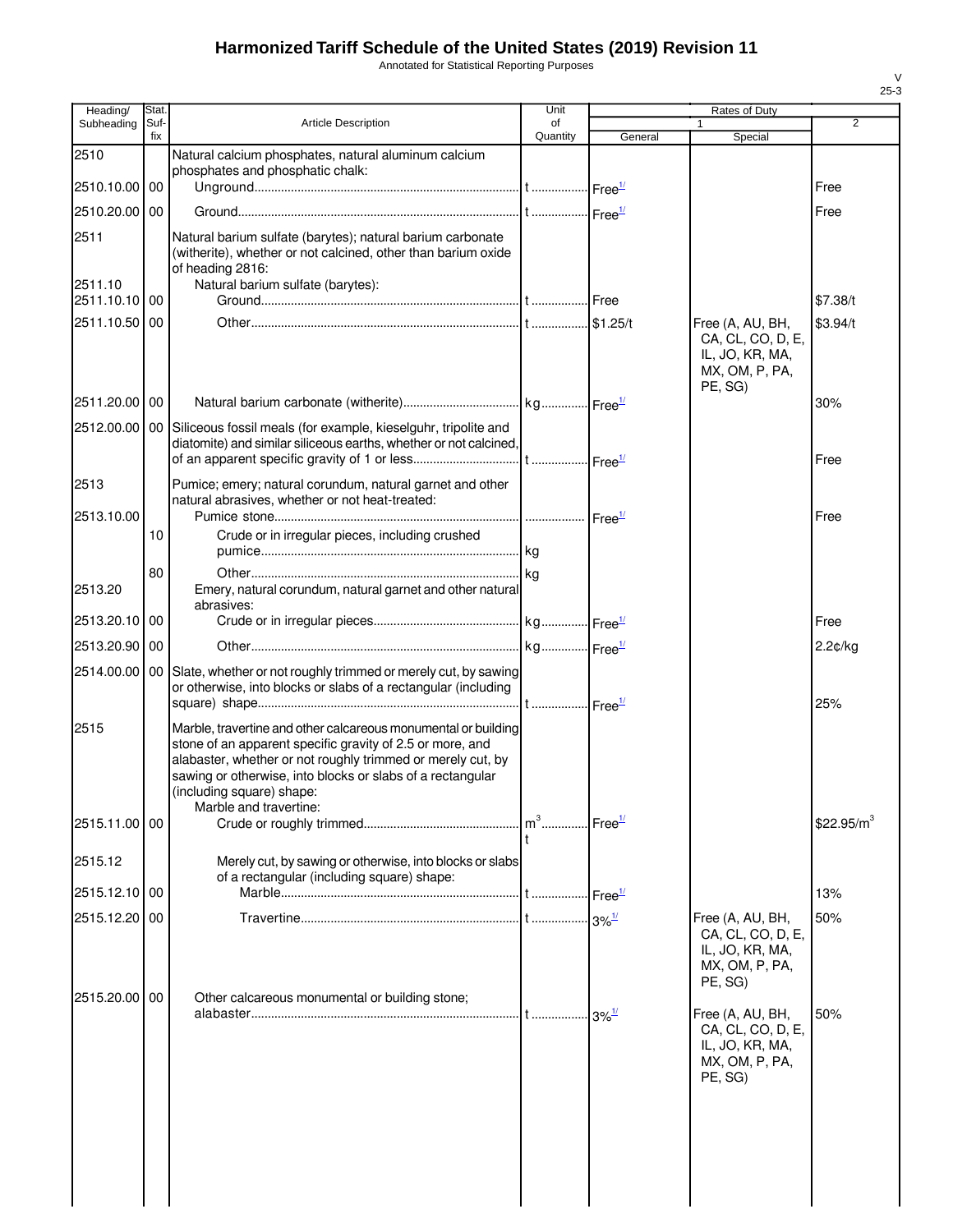Annotated for Statistical Reporting Purposes

| Heading/              | Stat.       |                                                                                                                                                                                                                                                                                                                                                                                                                                                                                                                                                                                                                                                                 | Unit           |                    | Rates of Duty                                                                         |                       |
|-----------------------|-------------|-----------------------------------------------------------------------------------------------------------------------------------------------------------------------------------------------------------------------------------------------------------------------------------------------------------------------------------------------------------------------------------------------------------------------------------------------------------------------------------------------------------------------------------------------------------------------------------------------------------------------------------------------------------------|----------------|--------------------|---------------------------------------------------------------------------------------|-----------------------|
| Subheading            | Suf-<br>fix | <b>Article Description</b>                                                                                                                                                                                                                                                                                                                                                                                                                                                                                                                                                                                                                                      | of<br>Quantity | General            | 1<br>Special                                                                          | $\overline{2}$        |
| 2516                  |             | Granite, porphyry, basalt, sandstone and other monumental<br>or building stone, whether or not roughly trimmed or merely<br>cut, by sawing or otherwise, into blocks or slabs of a<br>rectangular (including square) shape:<br>Granite:                                                                                                                                                                                                                                                                                                                                                                                                                         |                |                    |                                                                                       |                       |
| 2516.11.00 00         |             |                                                                                                                                                                                                                                                                                                                                                                                                                                                                                                                                                                                                                                                                 |                | Free <sup>1/</sup> |                                                                                       | $$8.83/m^3$           |
| 2516.12.00            |             | Merely cut, by sawing or otherwise, into blocks or slabs                                                                                                                                                                                                                                                                                                                                                                                                                                                                                                                                                                                                        |                |                    | Free (A, AU, BH,<br>CA, CL, CO, D, E,<br>IL, JO, KR, MA,<br>MX, OM, P, PA,<br>PE, SG) | 60%                   |
|                       | 30          |                                                                                                                                                                                                                                                                                                                                                                                                                                                                                                                                                                                                                                                                 |                |                    |                                                                                       |                       |
|                       | 60          |                                                                                                                                                                                                                                                                                                                                                                                                                                                                                                                                                                                                                                                                 |                |                    |                                                                                       |                       |
| 2516.20<br>2516.20.10 | 00          | Sandstone:                                                                                                                                                                                                                                                                                                                                                                                                                                                                                                                                                                                                                                                      |                |                    |                                                                                       | \$5.30/m <sup>3</sup> |
| 2516.20.20 00         |             | Merely cut, by sawing or otherwise, into blocks or slabs                                                                                                                                                                                                                                                                                                                                                                                                                                                                                                                                                                                                        |                |                    |                                                                                       |                       |
|                       |             |                                                                                                                                                                                                                                                                                                                                                                                                                                                                                                                                                                                                                                                                 |                |                    | Free (A, AU, BH,<br>CA, CL, CO, D, E,<br>IL, JO, KR, MA,<br>MX, OM, P, PA,<br>PE, SG) | 50%                   |
| 2516.90.00            |             |                                                                                                                                                                                                                                                                                                                                                                                                                                                                                                                                                                                                                                                                 |                |                    | Free (A, AU, BH,<br>CA, CL, CO, D, E,<br>IL, JO, KR, MA,<br>MX, OM, P, PA,<br>PE, SG) | 50%                   |
|                       | 30          |                                                                                                                                                                                                                                                                                                                                                                                                                                                                                                                                                                                                                                                                 |                |                    |                                                                                       |                       |
|                       | 60          |                                                                                                                                                                                                                                                                                                                                                                                                                                                                                                                                                                                                                                                                 |                |                    |                                                                                       |                       |
| 2517<br>2517.10.00    |             | Pebbles, gravel, broken or crushed stone, of a kind commonly<br>used for concrete aggregates, for road metalling, or for railway<br>or other ballast; shingle and flint, whether or not heat-treated;<br>macadam of slag, dross or similar industrial waste, whether<br>or not incorporating the materials cited in the first part of the<br>heading; tarred macadam; granules, chippings and powder,<br>of stones of heading 2515 or 2516, whether or not heat-treated:<br>Pebbles, gravel, broken or crushed stone, of a kind<br>commonly used for concrete aggregates, for road metalling,<br>or for railway or other ballast, shingle and flint, whether or |                |                    |                                                                                       | 30%                   |
|                       | 15          |                                                                                                                                                                                                                                                                                                                                                                                                                                                                                                                                                                                                                                                                 |                |                    |                                                                                       |                       |
|                       | 20          |                                                                                                                                                                                                                                                                                                                                                                                                                                                                                                                                                                                                                                                                 |                |                    |                                                                                       |                       |
| 2517.20.00            | 55<br>00    | Macadam of slag, dross or similar industrial waste, whether<br>or not incorporating the materials cited in subheading                                                                                                                                                                                                                                                                                                                                                                                                                                                                                                                                           |                |                    |                                                                                       | 30%                   |
| 2517.30.00 00         |             |                                                                                                                                                                                                                                                                                                                                                                                                                                                                                                                                                                                                                                                                 |                |                    |                                                                                       | 30%                   |
|                       |             | Granules, chippings and powder, of stones of heading<br>2515 or 2516, whether or not heat-treated:                                                                                                                                                                                                                                                                                                                                                                                                                                                                                                                                                              |                |                    |                                                                                       |                       |
| 2517.41.00 00         |             |                                                                                                                                                                                                                                                                                                                                                                                                                                                                                                                                                                                                                                                                 |                |                    |                                                                                       | 30%                   |
| 2517.49.00 00         |             |                                                                                                                                                                                                                                                                                                                                                                                                                                                                                                                                                                                                                                                                 |                |                    |                                                                                       | \$1.10/t              |
|                       |             |                                                                                                                                                                                                                                                                                                                                                                                                                                                                                                                                                                                                                                                                 |                |                    |                                                                                       |                       |
|                       |             |                                                                                                                                                                                                                                                                                                                                                                                                                                                                                                                                                                                                                                                                 |                |                    |                                                                                       |                       |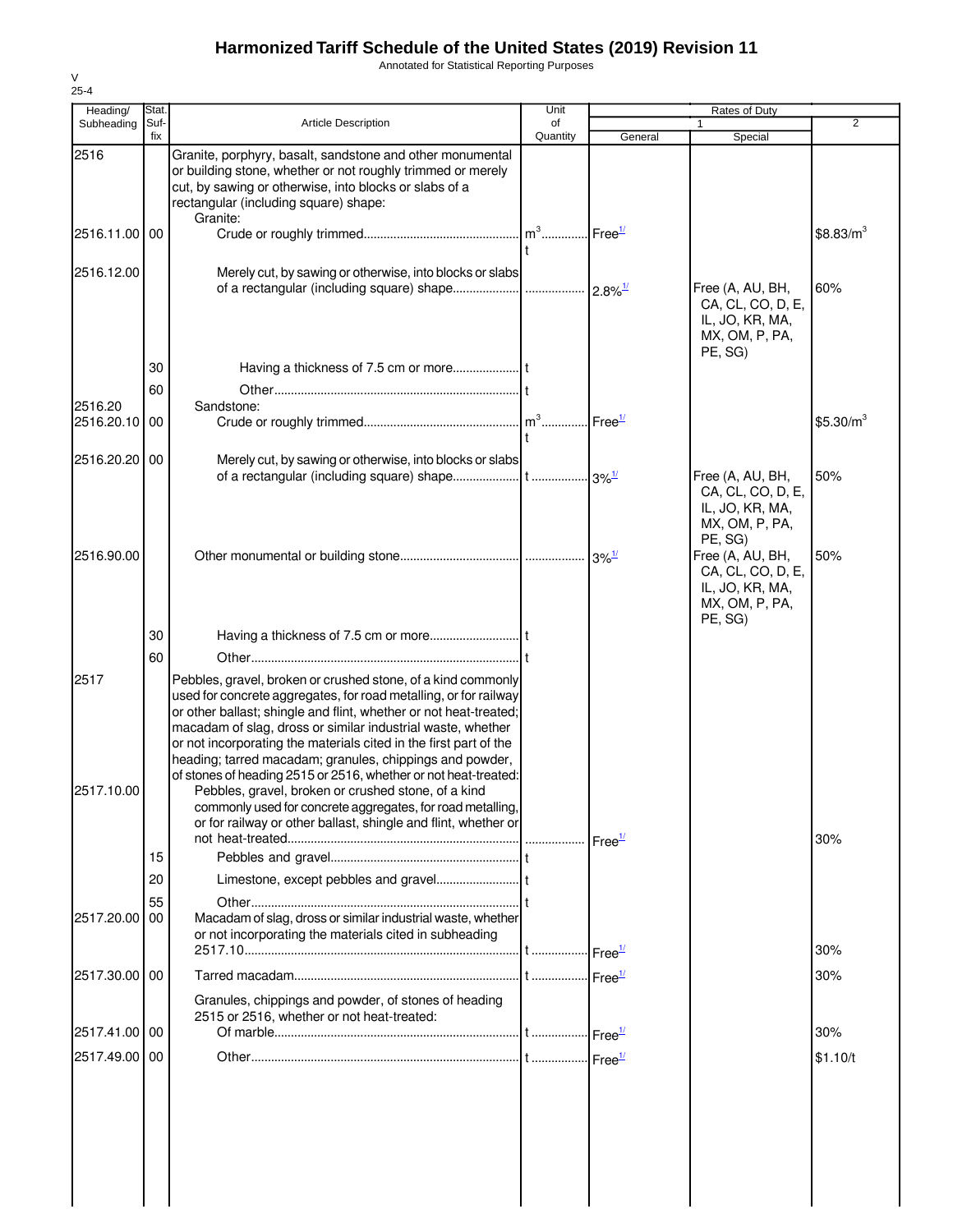Annotated for Statistical Reporting Purposes

| Heading/                 | <b>Stat</b> |                                                                                                                                                                                                                                   | Unit           |         | Rates of Duty                                                                         |                                                    |
|--------------------------|-------------|-----------------------------------------------------------------------------------------------------------------------------------------------------------------------------------------------------------------------------------|----------------|---------|---------------------------------------------------------------------------------------|----------------------------------------------------|
| Subheading               | Suf-<br>fix | <b>Article Description</b>                                                                                                                                                                                                        | of<br>Quantity | General | 1<br>Special                                                                          | $\overline{2}$                                     |
| 2518                     |             | Dolomite whether or not calcined or sintered, including dolomite<br>roughly trimmed or merely cut, by sawing or otherwise, into<br>blocks or slabs of a rectangular (including square) shape;<br>dolomite ramming mix:            |                |         |                                                                                       |                                                    |
| 2518.10.00               | 00          |                                                                                                                                                                                                                                   |                |         |                                                                                       | Free                                               |
| 2518.20.00               | 00          |                                                                                                                                                                                                                                   |                |         | Free (A, AU, BH,<br>CA, CL, CO, D, E,<br>IL, JO, KR, MA,<br>MX, OM, P, PA,<br>PE, SG) | 30%                                                |
| 2518.30.00               | 00          |                                                                                                                                                                                                                                   |                |         |                                                                                       | 30%                                                |
| 2519                     |             | Natural magnesium carbonate (magnesite); fused magnesia;<br>dead-burned (sintered) magnesia, whether or not containing<br>small quantities of other oxides added before sintering; other<br>magnesium oxide, whether or not pure: |                |         |                                                                                       |                                                    |
| 2519.10.00 00            |             |                                                                                                                                                                                                                                   |                |         |                                                                                       | \$10.33/t                                          |
| 2519.90<br>2519.90.10 00 |             | Other:<br>Fused magnesia and dead-burned (sintered)                                                                                                                                                                               |                |         |                                                                                       | $1.7$ ¢/kg                                         |
| 2519.90.20 00            |             |                                                                                                                                                                                                                                   |                |         |                                                                                       | \$20.70/t                                          |
| 2519.90.50               | 00          |                                                                                                                                                                                                                                   |                |         |                                                                                       | 15.4¢/kg                                           |
| 2520                     |             | Gypsum; anhydrite; plasters (consisting of calcined gypsum<br>or calcium sulfate) whether or not colored, with or without small<br>quantities of accelerators or retarders:                                                       |                |         |                                                                                       |                                                    |
| 2520.10.00               | 00          |                                                                                                                                                                                                                                   |                |         |                                                                                       | Free                                               |
| 2520.20.00 00            |             |                                                                                                                                                                                                                                   |                |         |                                                                                       | \$1.38/t                                           |
|                          |             | 2521.00.00   00   Limestone flux; limestone and other calcareous stone, of a kind                                                                                                                                                 |                |         |                                                                                       | Free                                               |
| 2522                     |             | Quicklime, slaked lime and hydraulic lime, other than calcium<br>oxide and hydroxide of heading 2825:                                                                                                                             |                |         |                                                                                       |                                                    |
| 2522.10.00               | 00          |                                                                                                                                                                                                                                   |                |         |                                                                                       | 0.2¢/kg,<br>including<br>weight of<br>container    |
| 2522.20.00 00            |             |                                                                                                                                                                                                                                   |                |         |                                                                                       | 0.3¢/kg,<br>including<br>weight of<br>container    |
| 2522.30.00 00            |             |                                                                                                                                                                                                                                   |                |         |                                                                                       | $0.2$ ¢/kg,<br>including<br>weight of<br>container |
|                          |             |                                                                                                                                                                                                                                   |                |         |                                                                                       |                                                    |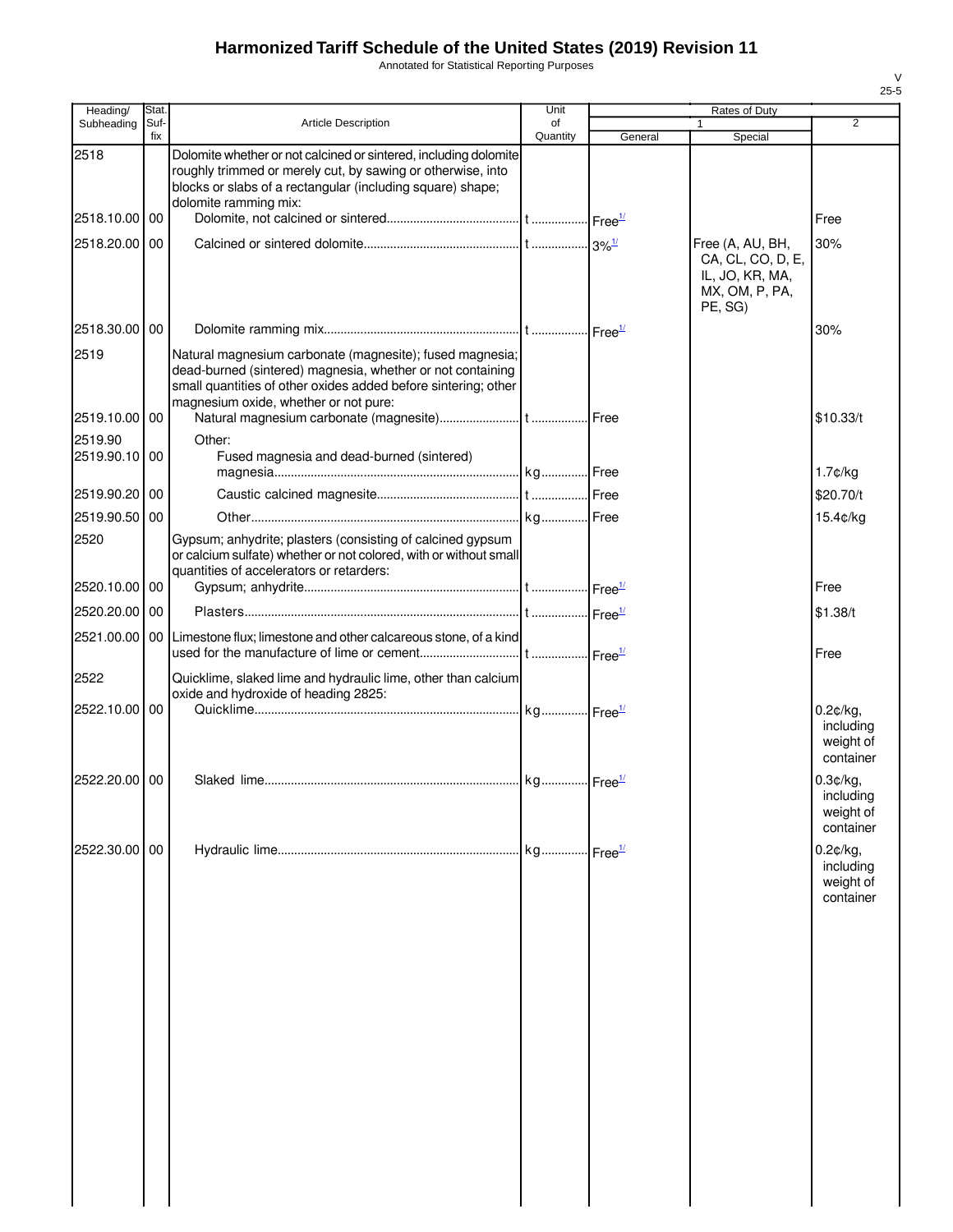Annotated for Statistical Reporting Purposes

| Heading/              | Stat.       |                                                                                                                                                             | Unit           |         | Rates of Duty |                                                               |
|-----------------------|-------------|-------------------------------------------------------------------------------------------------------------------------------------------------------------|----------------|---------|---------------|---------------------------------------------------------------|
| Subheading            | Suf-<br>fix | <b>Article Description</b>                                                                                                                                  | of<br>Quantity | General | 1<br>Special  | $\overline{2}$                                                |
| 2523<br>2523.10.00    | 00          | Portland cement, aluminous cement, slag cement, supersulfate<br>cement and similar hydraulic cements, whether or not colored<br>or in the form of clinkers: |                |         |               | \$1.32/t.                                                     |
| 2523.21.00            | 00          | Portland cement:                                                                                                                                            |                |         |               | including<br>weight of<br>container<br>\$1.76/t,<br>including |
| 2523.29.00 00         |             |                                                                                                                                                             |                |         |               | weight of<br>container<br>\$1.32/t,<br>including<br>weight of |
| 2523.30.00            | 00          |                                                                                                                                                             |                |         |               | container<br>\$1.32/t.<br>including<br>weight of<br>container |
| 2523.90.00 00         |             |                                                                                                                                                             |                |         |               | \$1.32/t,<br>including<br>weight of<br>container              |
| 2524<br>2524.10.00 00 |             | Asbestos:                                                                                                                                                   |                |         |               | Free                                                          |
| 2524.90.00            |             |                                                                                                                                                             |                |         |               | Free                                                          |
|                       | 10          |                                                                                                                                                             |                |         |               |                                                               |
|                       | 30          | Chrysotile:                                                                                                                                                 |                |         |               |                                                               |
|                       | 40          | Milled fibers, group 3 grades (spinning fibers or                                                                                                           |                |         |               |                                                               |
|                       | 45          |                                                                                                                                                             |                |         |               |                                                               |
|                       | 55          |                                                                                                                                                             |                |         |               |                                                               |
| 2525                  | 60          |                                                                                                                                                             |                |         |               |                                                               |
| 2525.10.00            |             | Mica, including splittings; mica waste:<br>Crude mica and mica rifted into sheets or splittings    Free <sup>1/</sup>                                       |                |         |               | Free                                                          |
|                       | 10          |                                                                                                                                                             |                |         |               |                                                               |
|                       | 20          |                                                                                                                                                             |                |         |               |                                                               |
| 2525.20.00            | 50<br>00    |                                                                                                                                                             |                |         |               | 20%                                                           |
|                       |             |                                                                                                                                                             |                |         |               |                                                               |
| 2525.30.00 00<br>2526 |             | Natural steatite, whether or not roughly trimmed or merely cut,<br>by sawing or otherwise, into blocks or slabs of a rectangular                            |                |         |               | 8.8¢/kg                                                       |
| 2526.10.00            | 00          | (including square) shape; talc:                                                                                                                             |                |         |               | $0.6$ ¢/kg                                                    |
| 2526.20.00 00         |             |                                                                                                                                                             |                | Free    |               | 35%                                                           |
|                       |             |                                                                                                                                                             |                |         |               |                                                               |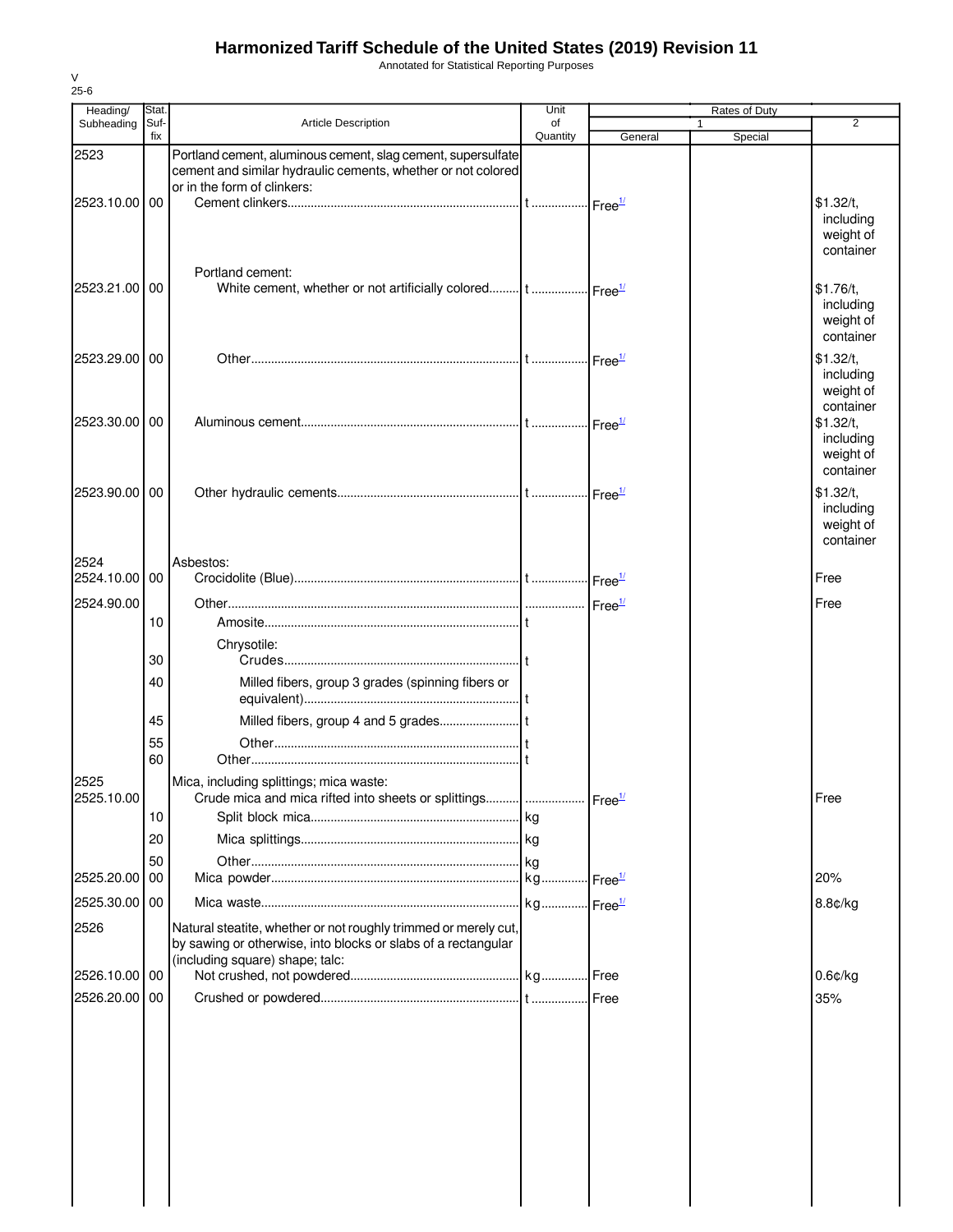Annotated for Statistical Reporting Purposes

| Heading/                 | Stat.       |                                                                                                                                                                                          | Unit           |         | Rates of Duty                                                                         |          |
|--------------------------|-------------|------------------------------------------------------------------------------------------------------------------------------------------------------------------------------------------|----------------|---------|---------------------------------------------------------------------------------------|----------|
| Subheading               | Suf-<br>fix | Article Description                                                                                                                                                                      | of<br>Quantity | General | Special                                                                               | 2        |
| 2528.00.00               |             | Natural borates and concentrates thereof (whether or not<br>calcined), but not including borates separated from natural<br>brine; natural boric acid containing not more than 85 percent |                |         |                                                                                       | Free     |
|                          | 05          | Natural sodium borates and concentrates thereof (whether                                                                                                                                 |                |         |                                                                                       |          |
|                          | 10          |                                                                                                                                                                                          |                |         |                                                                                       |          |
|                          | 50          |                                                                                                                                                                                          |                |         |                                                                                       |          |
| 2529<br>2529.10.00       | 00          | Feldspar; leucite, nepheline and nepheline syenite; fluorspar:                                                                                                                           |                |         |                                                                                       | 49¢/t    |
| 2529.21.00               | 00          | Fluorspar:<br>Containing by weight 97 percent or less of calcium                                                                                                                         |                |         |                                                                                       | 13.5%    |
| 2529.22.00               | 00          | Containing by weight more than 97 percent of calcium                                                                                                                                     |                |         |                                                                                       | \$5.51/t |
| 2529.30.00               |             |                                                                                                                                                                                          |                |         |                                                                                       | Free     |
|                          | 10          |                                                                                                                                                                                          |                |         |                                                                                       |          |
|                          | 50          |                                                                                                                                                                                          |                |         |                                                                                       |          |
| 2530<br>2530.10.00       | 00          | Mineral substances not elsewhere specified or included:                                                                                                                                  |                |         |                                                                                       | Free     |
| 2530.20<br>2530.20.10    | 00          | Kieserite, epsom salts (natural magnesium sulfates):                                                                                                                                     |                |         |                                                                                       | Free     |
| 2530.20.20               | 00          |                                                                                                                                                                                          |                |         |                                                                                       | 20%      |
| 2530.90<br>2530.90.10 00 |             | Other:                                                                                                                                                                                   |                |         |                                                                                       |          |
|                          |             |                                                                                                                                                                                          |                |         |                                                                                       | Free     |
| 2530.90.20               | 00          |                                                                                                                                                                                          |                |         | Free (A, AU, BH,<br>CA, CL, CO, D, E,<br>IL, JO, KR, MA,<br>MX, OM, P, PA,<br>PE, SG) | 20%      |
| 2530.90.80               |             |                                                                                                                                                                                          |                |         |                                                                                       | 0.3¢/kg  |
|                          | 10          |                                                                                                                                                                                          |                |         |                                                                                       |          |
|                          | 15          |                                                                                                                                                                                          |                |         |                                                                                       |          |
|                          | 50          |                                                                                                                                                                                          |                |         |                                                                                       |          |
|                          |             |                                                                                                                                                                                          |                |         |                                                                                       |          |
|                          |             |                                                                                                                                                                                          |                |         |                                                                                       |          |
|                          |             |                                                                                                                                                                                          |                |         |                                                                                       |          |
|                          |             |                                                                                                                                                                                          |                |         |                                                                                       |          |
|                          |             |                                                                                                                                                                                          |                |         |                                                                                       |          |
|                          |             |                                                                                                                                                                                          |                |         |                                                                                       |          |
|                          |             |                                                                                                                                                                                          |                |         |                                                                                       |          |
|                          |             |                                                                                                                                                                                          |                |         |                                                                                       |          |
|                          |             |                                                                                                                                                                                          |                |         |                                                                                       |          |
|                          |             |                                                                                                                                                                                          |                |         |                                                                                       |          |
|                          |             |                                                                                                                                                                                          |                |         |                                                                                       |          |
|                          |             |                                                                                                                                                                                          |                |         |                                                                                       |          |
|                          |             |                                                                                                                                                                                          |                |         |                                                                                       |          |
|                          |             |                                                                                                                                                                                          |                |         |                                                                                       |          |
|                          |             |                                                                                                                                                                                          |                |         |                                                                                       |          |
|                          |             |                                                                                                                                                                                          |                |         |                                                                                       |          |
|                          |             |                                                                                                                                                                                          |                |         |                                                                                       |          |
|                          |             |                                                                                                                                                                                          |                |         |                                                                                       |          |
|                          |             |                                                                                                                                                                                          |                |         |                                                                                       |          |
|                          |             |                                                                                                                                                                                          |                |         |                                                                                       |          |